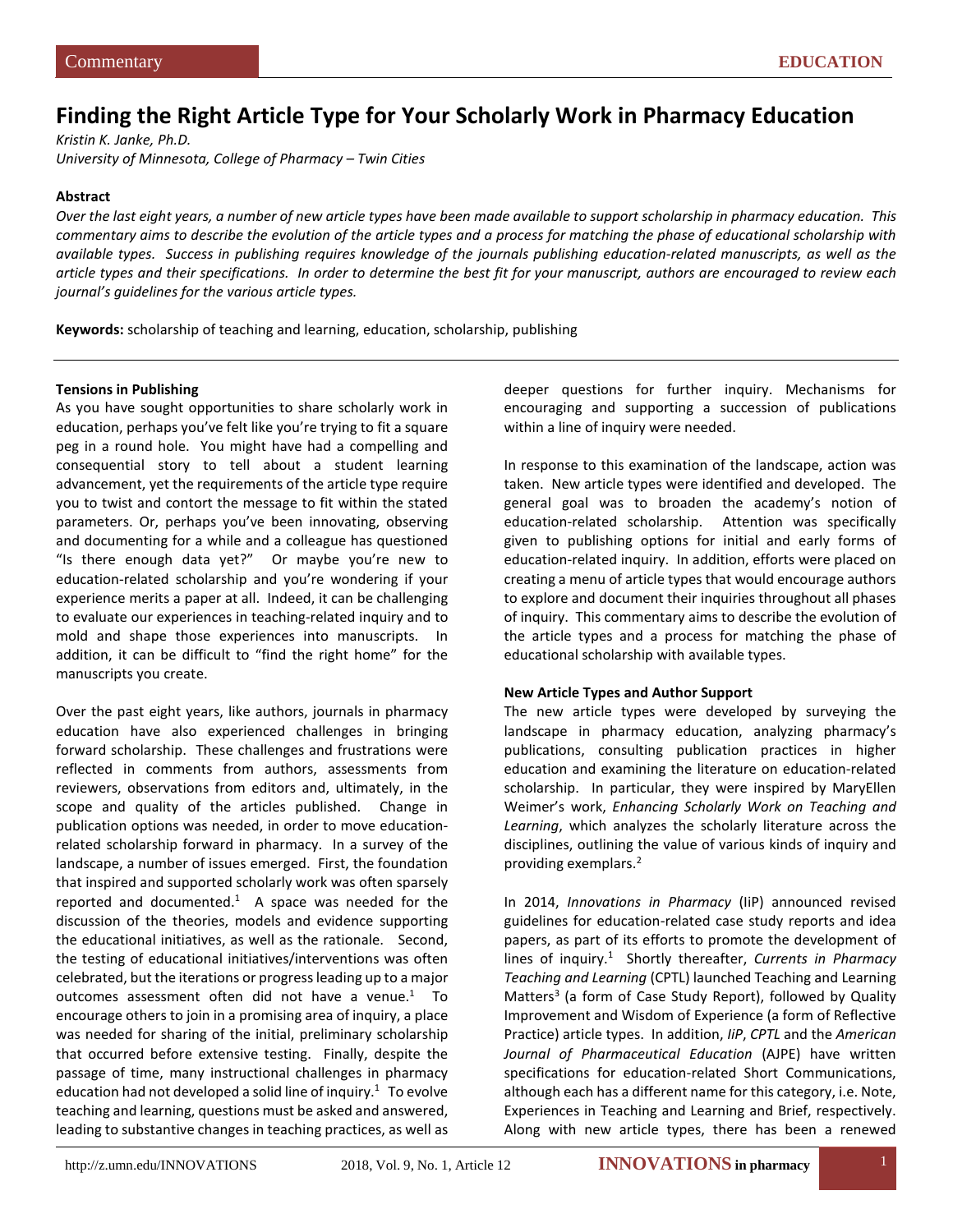commitment to Commentaries as a mechanism for creating dialogue on education-related issues.<sup>4</sup> In addition, CPTL has also launched a scholarly blog, *CPTL Pulses*, as a means to create dialogue.5

New and refined options for publishing are exciting, but outlining guidance to authors was only the first step. Support for authors was also required. To this end, *CPTL* launched Methodology Matters, which regularly releases articles that explore why particular methods may be preferred .6 *AJPE* has launched an annual Joseph T. DiPiro Excellence in Publishing Workshop, which is offered at the American Association of Colleges of Pharmacy (AACP) Annual Meeting.7 *IiP* has distilled the literature and provided working definitions of innovation, scholarly teaching and the scholarship of teaching and learning, as well as general review criteria for educationrelated papers.<sup>8</sup>

Indeed, the attention and activity related to scholarship in education has been inspiring and invigorating for many. However, the environment is now more complex. Authors must select an appropriate journal and also find an article type that is a solid fit for the inquiry being shared.

# **Matching Inquiry to Article Types**

In an attempt to aid thinking about the amount and type of experience, Table 1 describes phases of scholarship and associated article types. Laurie Richlin has described the scholarly process in education as beginning with a problem that the teacher would like to improve or an opportunity they would like to seize.<sup>9</sup> For faculty that have observed a teaching or learning problem or opportunity, "preliminary" options allow for framing and sharing the idea or observation. This provides vital experience in communicating about the challenge or opportunity, particularly its boundaries, nuances and implications. The preliminary options might also be used to convey an opinion regarding a particular intervention. Of note, these options require a scholarly approach. An informed opinion, appropriate use of terminology, and connections to the existing knowledge base are expected. Being short, these options provide an excellent entry point, allowing an author to publically state their interests and initiate the beginnings of inquiry. The public nature of this phase may even generate contacts that can aid in future phases of the inquiry.

While the preliminary options might focus on the teaching or learning challenge that is motivating the inquiry, the "formulating" option provides a venue for the intellectual work leading up to an educational intervention and its description or evaluation. As Richlin points out, the next step in educational scholarship is studying the work of others.<sup>9</sup> At this point, some investigators may be inclined to write a review article, drawing together the available literature. This is certainly an option. Those choosing this direction may want to consult the typology of reviews by Grant and Booth, which

outlines 14 review types and their methologies.<sup>10</sup> In addition, it would be prudent to consult the author guidelines and/or editor of the prospective journal to ensure that the type of review written is acceptable to the journal.

Another alternative is to more explicitly move into the "formulating" phase, where literature and experience are used to describe the foundation of the challenge or opportunity and an approach. This writing is characterized by grounding in the theories, models, frameworks and previous investigations, as well as visionary, forward thinking. Moving beyond a standard literature review, these papers make an argument and advocate for an educational approach. They also discuss methods for moving the academy forward. As a result, they may be more tightly tied to the investigator's work by describing the foundation and setting direction. These papers can then be referred to in subsequent papers where elaboration on the foundation is not possible and/or desired.

Following these are the "describing", "testing" and "evaluating" article types, which may be more familiar. Cook, Bordage and Smith have described a continuum of research questions in education and examined published work to determine where efforts have been placed. The categories include description ("What was done?"), justification ("Did it work?") or clarification ("Why or how did it work?"), $^{11}$  with authors advocating for more attention to clarification questions.<sup>11,12</sup> Although the describing, testing and evaluating article types were not explicitly developed to directly align with description, justification and clarification questions, these article types are well-suited to reporting on these questions.

In the "describing" area, these options are characterized by the focus on description and by a scale and scope that does not demand lengthy communication. Journals will vary on the focus of the content of their Short Communication article type. For instance, *CPTL's* Experiences in Teaching and Learning generally focuses on application, implementation, modification or improvement of a previously developed teaching and learning approach. $13$  In alignment with its focus on innovation, *IiP's* Note focuses on pilot or early stage work that has not been previously well documented and has implications for further work in the field.<sup>14</sup>

The "testing" phase, Original Research, is well known. In the quantitative tradition, it involves hypothesis driven inquiry aimed at building upon and advancing generalizable knowledge related to pharmacy education. With its focus on strong, prospective design decisions and rigorous methods, Original Research is well-suited to "Did it work?" questions that are investigated through experimental designs. However, presuming strong design and methods, it can also be used for qualitative inquiry and/or "Why or how did it work?" questions. It should be noted that both *AJPE* [\(www.ajpe.org\)](http://www.ajpe.org/) and *CPTL* [\(www.pharmacyteaching.com\)](http://www.pharmacyteaching.com/) offer a Short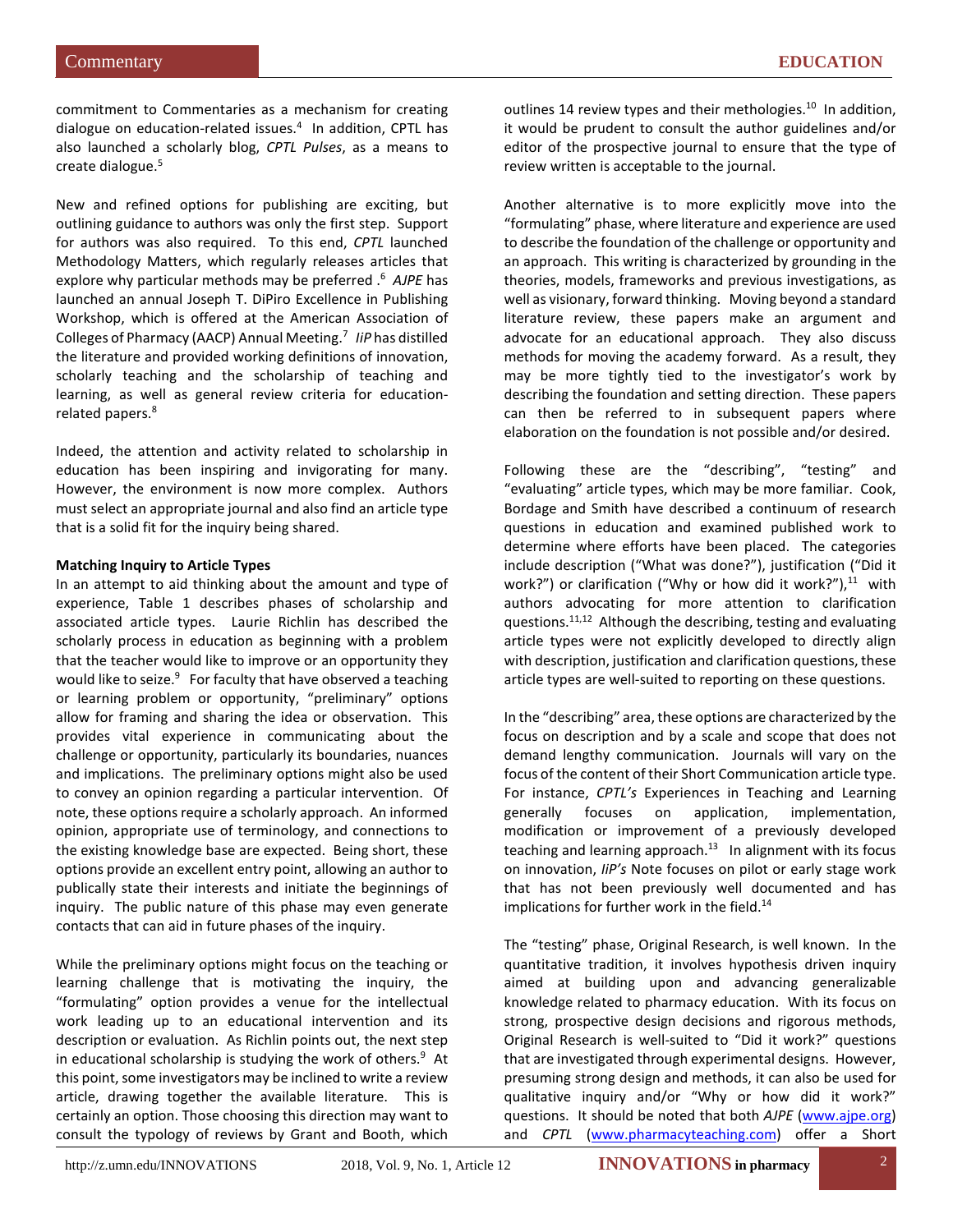Communication version of Original Research. Prospective authors are directed to the respective websites for further information.

Article types aligned with the "evaluating" phase are generally focused on strong prospective design and detailed, rich reporting, incorporating multiple perspectives or vantage points. Similar to the qualitative tradition for case study, the Case Study Report (CSR) seeks to illuminate the complexity of the teaching or learning challenge (or opportunity) and the attempted response. To do this, multiple data sources are drawn together and triangulated. Again, journals will vary on the stated foci for their CSRs. *IiP's* Case Study Report focuses on "preliminary, novel, or unsuspected results of an innovative instructional technique, method, strategy or approach" with the goal of inspiring future use or investigation.1 *CPTL's* Teaching and Learning Matters has a similar goal with its focus on the wisdom that is gained through a scholarly approach to teaching and describing advancements in teaching and learning practices.<sup>3</sup> Clinicians may be familiar with case studies from the clinical literature where there is a tight focus on a particular patient. In education, the "case" is the teaching-learning situation. The application is similar in that the subject of inquiry may be new and documenting details is important in moving inquiry forward. A CSR is also well suited for probing clarification questions, specifically "Why and how did it work?"

As experience is gained over time, two additional phases open for scholarship. The "improving" phase of scholarship focuses on longitudinal iterations, the application of continuous quality improvement methods and the results of a quality improvement (QI) inquiry. The "reflecting" phase allows investigators to take a reflective practice approach to teaching by applying a reflective model to epochal or cumulative experience, using substantive analysis and interpretation that

generates insights of value to others.<sup>15</sup> Reflecting on the practice of teaching may uncover new challenges or opportunities and result in cycling back to preliminary and formulating phases.

### **Conclusions**

In selecting article types, prospective authors should consider the existing knowledge base in education, as well as their own personal experience with the area of inquiry. There is value in articulating the problem, establishing the foundation, and describing, testing and evaluating. There is also value in attempting additional iterations and fine tuning, as well as utilizing reflective practice to advance teaching. In particular, there is a need to move beyond description and justification to clarification questions, such as "Why and how did it work?"<sup>11,12</sup> With the breadth of article types available, authors can examine the current phase of inquiry and contribute to the teaching and learning knowledge base by matching experience to the available article types. The existing breadth of publishing opportunities respects and encourages the need to dive deep into inquiry and pursue successive questions that establish a line of inquiry.

**Acknowledgements:** The author thanks the Education Team of *Innovations in Pharmacy* including, Andrea Franks, Pharm.D., Katherine Kelley, Ph.D., Lara Kerwin, Pharm.D., Claire Kolar, Pharm.D., Ph.D., and Michael Nelson, Ph.D., for their comments on an earlier version of this manuscript.

# **Creative Commons License:** [CC BY-NC](https://creativecommons.org/licenses/by-nc/4.0)

**Disclosures:** The author is Executive Associate Editor for *Currents in Pharmacy Teaching and Learning* and Editor for *Innovations in Pharmacy* with responsibility for the Education Section.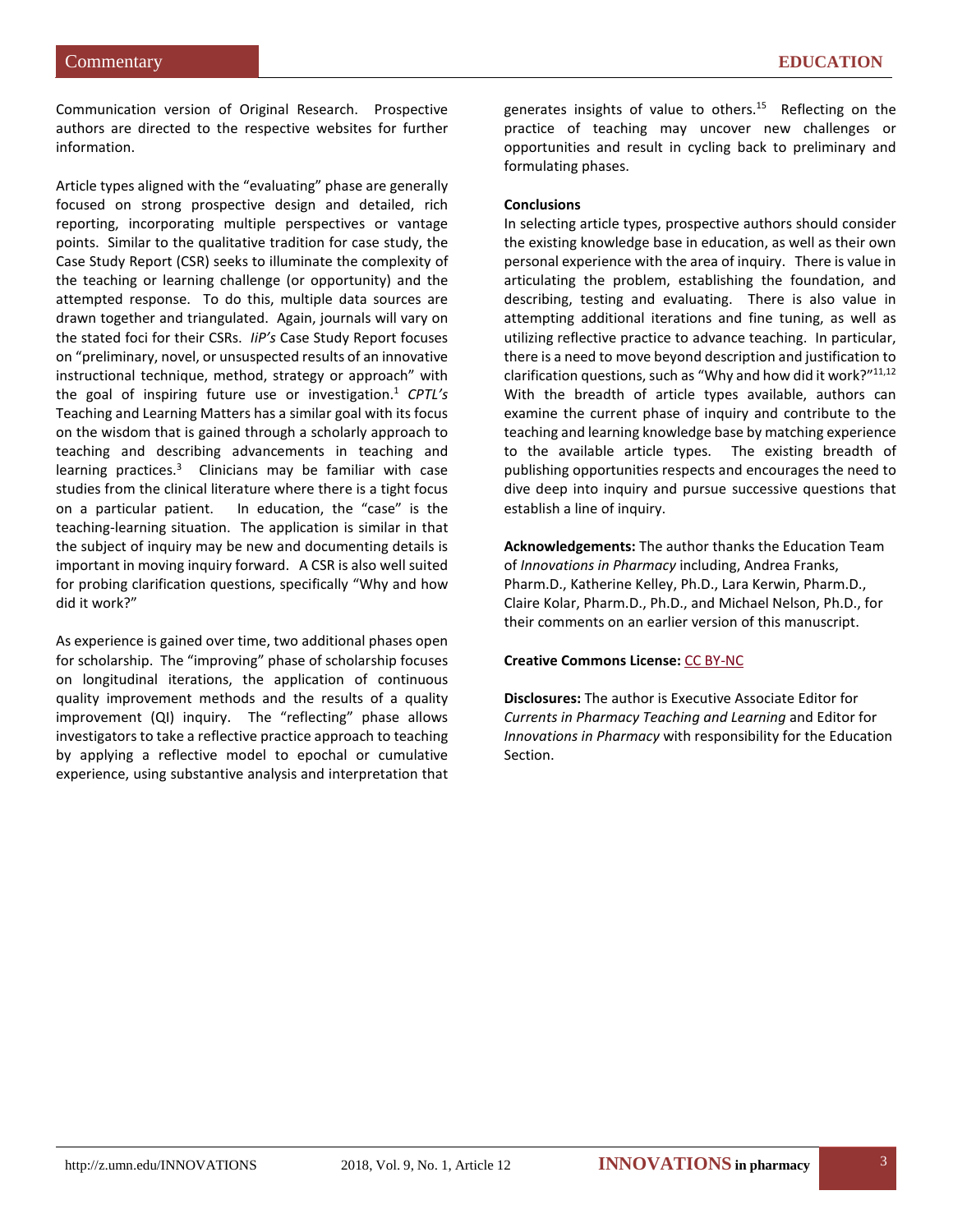| <b>Scholarly Approach</b><br>or Phase | <b>Description</b>                                                                                                                                                     | <b>Article Type (Journal)</b>                                            |  |
|---------------------------------------|------------------------------------------------------------------------------------------------------------------------------------------------------------------------|--------------------------------------------------------------------------|--|
| Preliminary                           | Articulating teaching/learning challenges to encourage<br>scholarly dialogue.                                                                                          | Pulses Scholarly Blog (CPTL),<br>Commentaries (all journals)             |  |
| Formulating                           | Idea Paper (IiP)<br>Describing the foundation of a learning challenge,<br>teaching technique or educational approach and<br>advocating for methods to move it forward. |                                                                          |  |
| Describing                            | Reporting on a teaching experience, e.g. students were<br>satisfied and they performed well. "What was done?"                                                          | Brief (AJPE), Experiences in Teaching and<br>Learning (CPTL), Note (IiP) |  |
| <b>Testing</b>                        | Using experimental designs to determine "Did it work?"<br>Original Research (all journals)<br>and "How well did it work?"                                              |                                                                          |  |
| Evaluating                            | Triangulating multiple data types from multiple sources to<br>illuminate the complexity in education e.g. "Why did it<br>work?" "How did it work?"                     | Teaching and Learning Matters (CPTL),<br>Case Study Report (IiP)         |  |
| Improving                             | Describing cycles of enhancements to teaching/learning<br>over time to address quality improvement questions.                                                          | Quality Improvement (CPTL)                                               |  |
| Reflecting                            | Generating insights of value to others through analysis<br>and interpretation of teaching experience using reflective<br>practice.                                     | Wisdom of Experience (CPTL)                                              |  |

|  |  |  | Table 1. Matching phase of inquiry with available article types |
|--|--|--|-----------------------------------------------------------------|
|--|--|--|-----------------------------------------------------------------|

AJPE: *American Journal of Pharmaceutical Education* CPTL: *Currents in Pharmacy Teaching and Learning* IiP: *Innovations in Pharmacy*